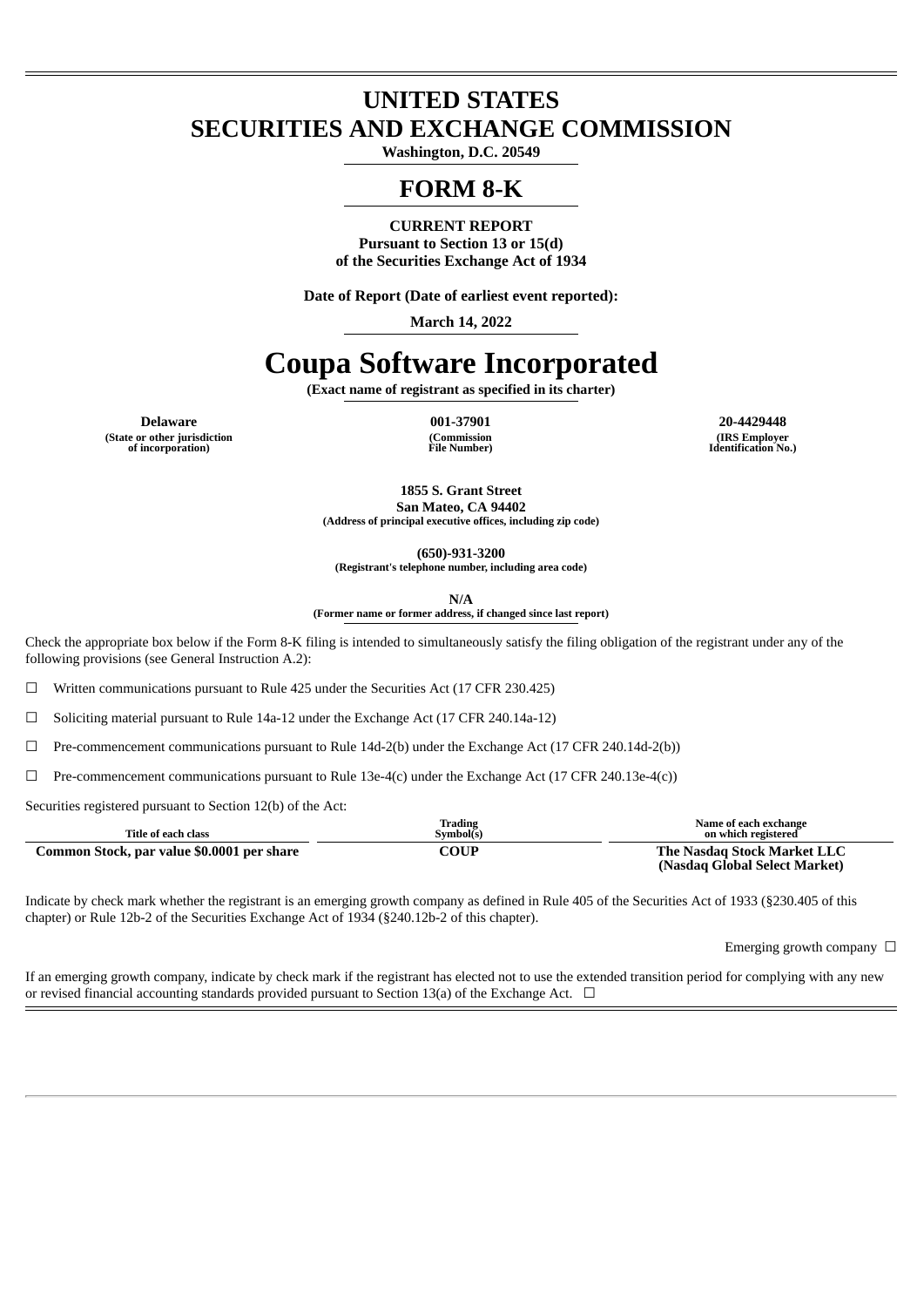#### **Item 2.02. Results of Operations and Financial Condition.**

On March 14, 2022, Coupa Software Incorporated ("the Company") issued a press release announcing its results for its fourth quarter and fiscal year ended January 31, 2022. A copy of the press release is furnished herewith as Exhibit 99.1 to this Current Report on Form 8-K and is incorporated herein by reference.

The information in this Item 2.02 and the accompanying Exhibit 99.1 shall not be deemed "filed" for purposes of Section 18 of the Securities Exchange Act of 1934, as amended (the "Exchange Act") or otherwise subject to the liabilities of that section, nor shall it be deemed incorporated by reference in any filing under the Securities Act of 1933, as amended, or the Exchange Act, regardless of any general incorporation language in such filing, unless expressly incorporated by reference in such filing.

#### Item 5.02. Departure of Directors or Certain Officers; Election of Directors; Appointment of Certain Officers; Compensatory Arrangements of **Certain Officers.**

On March 14, 2022, the Company announced that Todd Ford, Coupa's President, Finance & Operations, notified the Company of his intention to transition from his current executive position. Beginning April 1, 2022, Mr. Ford will continue to serve the Company as an employee in a transition and advisory role.

The Company has entered into an agreement (the "Transition Agreement") with Mr. Ford setting forth the terms of his transition arrangement. Mr. Ford will be employed on a full-time basis to assist the Company with continuity and transition activities (the "Transition Period"). The Transition Period is for a period of twelve months and may be extended upon mutual agreement. During the Transition Period, Mr. Ford's cash compensation will be composed of salary at his current rate and previously granted equity awards will continue to vest in accordance with their terms. The Transition Agreement provides for a customary release of claims by Mr. Ford and reaffirmation of his obligations under an employee proprietary information and invention assignment agreement.

#### **Item 9.01. Financial Statements and Exhibits.**

(d) Exhibits.

| Exhibit<br>Number | <b>Description</b>                                          |
|-------------------|-------------------------------------------------------------|
| 99.1              | Press Release Dated March 14, 2022                          |
| 104               | Cover Page Interactive Data File (Formatted as Inline XBRL) |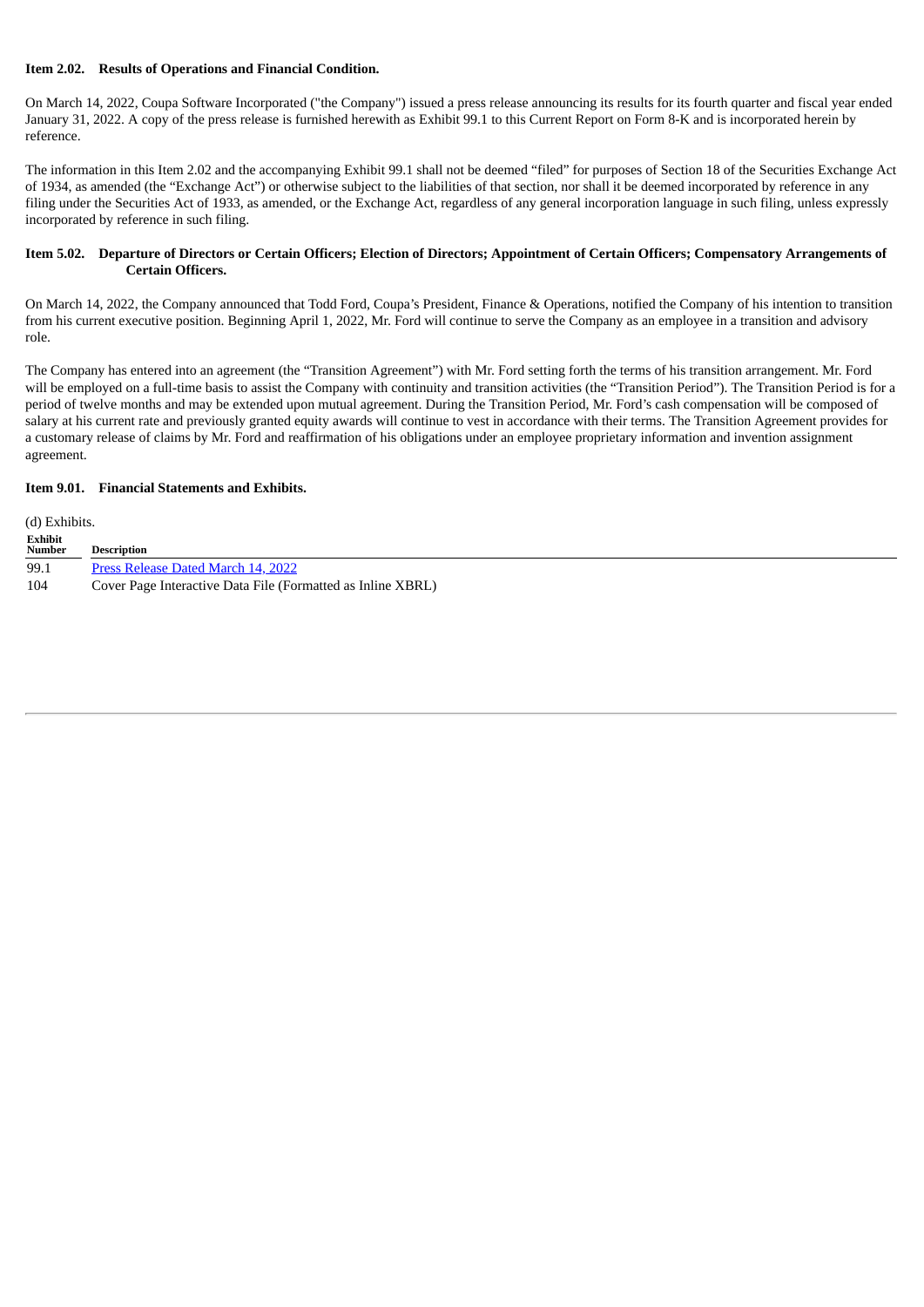### **SIGNATURES**

Pursuant to the requirements of the Securities Exchange Act of 1934, as amended, the registrant has duly caused this report to be signed on its behalf by the undersigned hereunto duly authorized.

Coupa Software Incorporated

By: /s/ Anthony Tiscornia

Anthony Tiscornia Dated: March 14, 2022 Chief Financial Officer (Principal Financial Officer)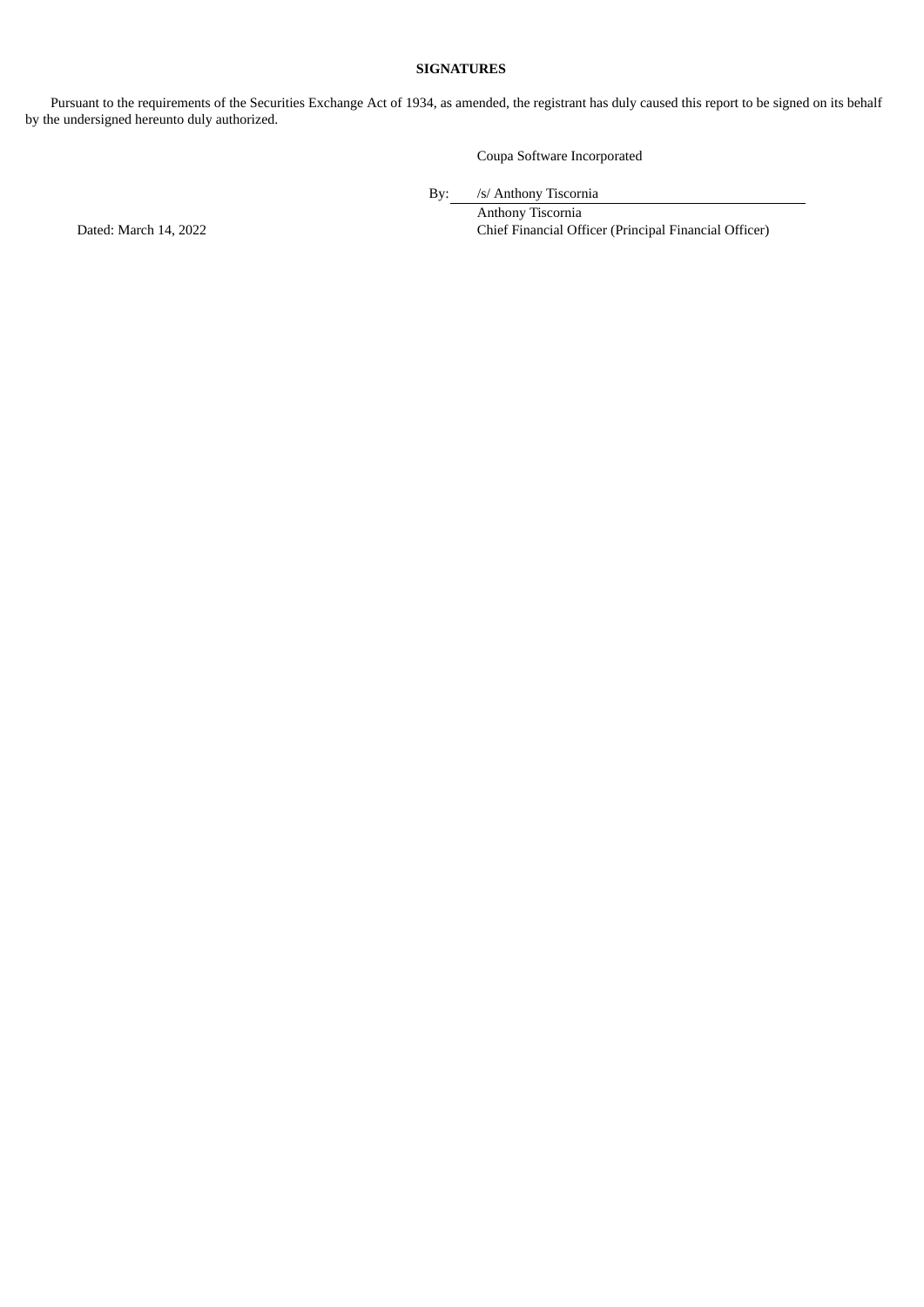<span id="page-3-0"></span>

#### **Coupa Software Reports Fourth Quarter & Full Year Fiscal 2022 Financial Results**

- *• Record Annual Revenues of \$725 Million, 34% Year-Over-Year Growth*
- *• Record Annual Calculated Billings of \$855 Million, 33% Year-Over-Year Growth*
- Record Annual Operating Cash Flows and Adjusted Free Cash Flows of \$168 Million and \$156 Million, Respectively

**SAN MATEO, Calif., March 14, 2022 —** Coupa Software (NASDAQ: COUP) today announced financial results for its fourth quarter and fiscal year ended January 31, 2022.

"We finished the fiscal year strong, delivering record revenue and free cash flow results in the fourth quarter," said Rob Bernshteyn, chairman and chief executive officer at Coupa. "During Fiscal '22, we grew new business in excess of 60%, which we define as new recurring revenue from new customer logos and add-on transactions. That growth was driven by strength in our core business, coupled with momentum in our integration of acquired assets. Our customers continue to realize meaningful value and reach new levels of success with Coupa's all-in-one Business Spend Management platform. As the clear leader in Business Spend Management, we're tightly aligned with our community to bring back-office digital transformation to the forefront, a journey that's only just beginning for many companies."

#### **Fourth Quarter Results:**

- Total revenues were \$193.3 million, an increase of 18% compared to the same period last year. Subscription revenues were \$173.0 million, an increase of 28% compared to the same period last year.
- Calculated billings were \$318.5 million, an increase of 18% compared to the same period last year. On an organic basis (without giving effect to acquired deferred revenue from LLamasoft of \$14.8 million in the fourth quarter of Fiscal 2021), this represents an increase of 25%.
- GAAP operating loss was \$59.8 million, compared to \$95.4 million for the same period last year. Non-GAAP operating income was \$27.8 million, compared to \$11.2 million for the same period last year.
- GAAP net loss attributable to Coupa Software Incorporated was \$96.0 million, compared to \$61.4 million for the same period last year. GAAP net loss per basic and diluted share attributable to Coupa Software Incorporated was \$1.29, compared to \$0.85 for the same period last year. Non-GAAP net income attributable to Coupa Software Incorporated was \$14.4 million, compared to \$13.0 million for the same period last year. Non-GAAP net income per diluted share attributable to Coupa Software Incorporated was \$0.19, compared to \$0.17 for the same period last year.
- Operating cash flows and adjusted free cash flows were positive \$64.2 million and \$60.6 million, respectively.

#### **Fiscal Year 2022 Results:**

- Total revenues were \$725.3 million, an increase of 34% from the previous year. Subscription revenues were \$634.0 million, an increase of 35% from the previous year.
- GAAP operating loss was \$244.1 million, compared to \$166.6 million for the previous year. Non-GAAP operating income was \$89.4 million, compared to \$52.7 million for the previous year.
- GAAP net loss attributable to Coupa Software Incorporated was \$379.0 million, compared to \$180.1 million for the previous year. GAAP net loss per basic and diluted share attributable to Coupa Software Incorporated was \$5.13, compared to \$2.63 for the previous year. Non-GAAP net income attributable to Coupa Software Incorporated was \$63.2 million, compared to \$55.7 million for the previous year. Non-GAAP net income per diluted share attributable to Coupa Software Incorporated was \$0.83, compared to \$0.77 for the previous year.
- Operating cash flows and adjusted free cash flows for the year ended January 31, 2022, were positive \$168.1 million and \$155.6 million, respectively.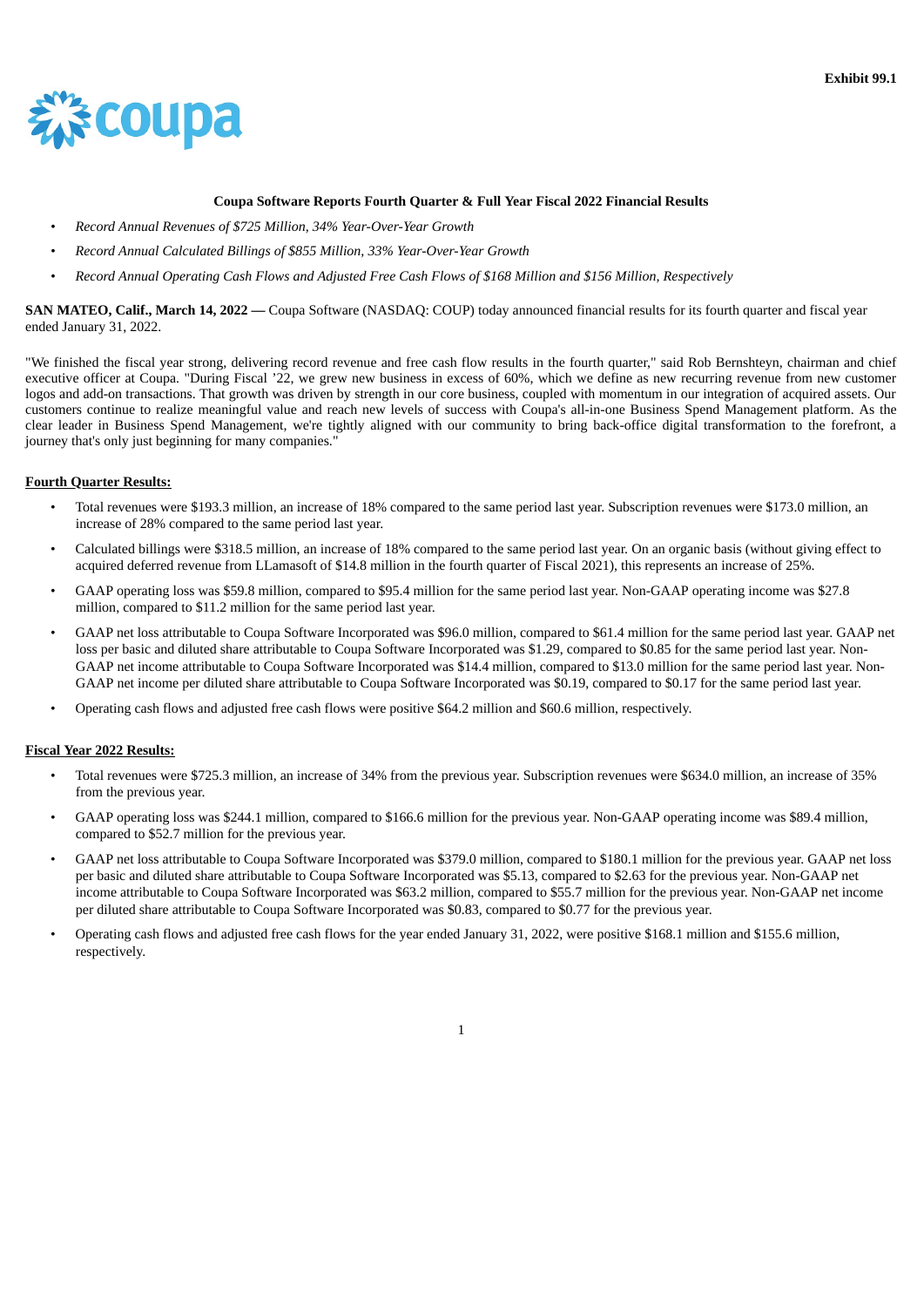See the section titled "Non-GAAP Financial Measures" and the reconciliation tables below for important information regarding the non-GAAP measures used by Coupa.

#### **Business Outlook:**

The following forward-looking statements reflect Coupa's expectations as of March 14, 2022.

First quarter of fiscal 2023:

- Total revenues are expected to be \$189.0 to \$191.0 million.
- Subscription revenues are expected to be \$171.0 to \$173.0 million.
- Professional services and other revenues are expected to be approximately \$18.0 million.
- Non-GAAP income from operations is expected to be \$6.0 to \$8.0 million.
- Non-GAAP net income per diluted share attributable to Coupa Software Incorporated is expected to be \$0.03 to \$0.06 per share.
- Diluted weighted average share count is expected to be approximately 86.5 million shares.

Full year fiscal 2023:

- Total revenues are expected to be \$836.0 to \$840.0 million.
- Subscription revenues are expected to be \$756.0 to \$760.0 million.
- Professional services and other revenues are expected to be approximately \$80.0 million.
- Non-GAAP income from operations is expected to be \$25.0 to \$29.0 million.
- Non-GAAP net income per diluted share attributable to Coupa Software Incorporated is expected to be \$0.15 to \$0.19 per share.
- Diluted weighted average share count is expected to be approximately 88.0 million shares.

Coupa has not reconciled its expectations for non-GAAP income from operations to GAAP loss from operations, or non-GAAP net income per diluted share attributable to Coupa Software Incorporated to GAAP net loss per share attributable to Coupa Software Incorporated because certain items excluded from non-GAAP income from operations and non-GAAP net income per diluted share attributable to Coupa Software Incorporated, such as charges related to stock-based compensation expenses, amortization of acquired intangible assets, amortization of debt issuance costs, gain or loss on conversion of convertible senior notes, the adjustment attributable to redeemable non-controlling interests, and related tax effects, including non-recurring income tax adjustments, cannot be reasonably calculated or predicted at this time. In addition, the effect of the anti-dilutive impact of the capped call transactions entered into in connection with the company's offerings of convertible notes in 2018, 2019 and 2020 cannot be reasonably calculated or predicted at this time. The effect of these items may be significant.

#### **Recent Business Highlights:**

- Welcomed many new customers into the Coupa Community in Q4, including Entrata, Formlabs, Fresh Consulting, Grammarly, Happify Inc, Hey Car - Mobility Trader Holding GmbH, Hippo Insurance, Hopper, HotSpot Therapeutics, Index Exchange, IO Bio US, Inc, Libbs Farmacêutica, Luzerner Kantonsspital, Lyten, MasterClass, M-Files, Natural One S/A, NSW Rural Fire Service, Nurix, Ohio Transmission Corporation, Olive, Pernod Ricard Deutschland GmbH, Playstudios, Inc., Remote Technology, Inc., Revel Transit Inc., Rocky Mountaineer, Schrodinger, Science 37, Inc., Senta Partners, Shps Tecnologia E Servicos Ltda, Sloan Valve Co, St. Joseph's University Medical Center, Stahl, Stuart Delivery SL., Sun Auto Tire & Service, Sweetgreen, Tamouh Integrated Business Services LLC, Tenaya Therapeutics, Inc., The Alpha Corporation of Tennessee, The Financial Times Ltd, Traeger Pellet Grills, LLC, Transplace Texas, LP, ÜSTRA Hannoversche Verkehrsbetriebe AG, WealthSimple Inc, WorldStrides LLC, and WSH.
- Launched Coupa Travel and Expense, a fully unified solution to transform the traveler experience and deliver real-time travel spend optimization.
- Launched Community.ai, a set of next-gen spend management innovations to transform B2B communities and how buyers and sellers interact.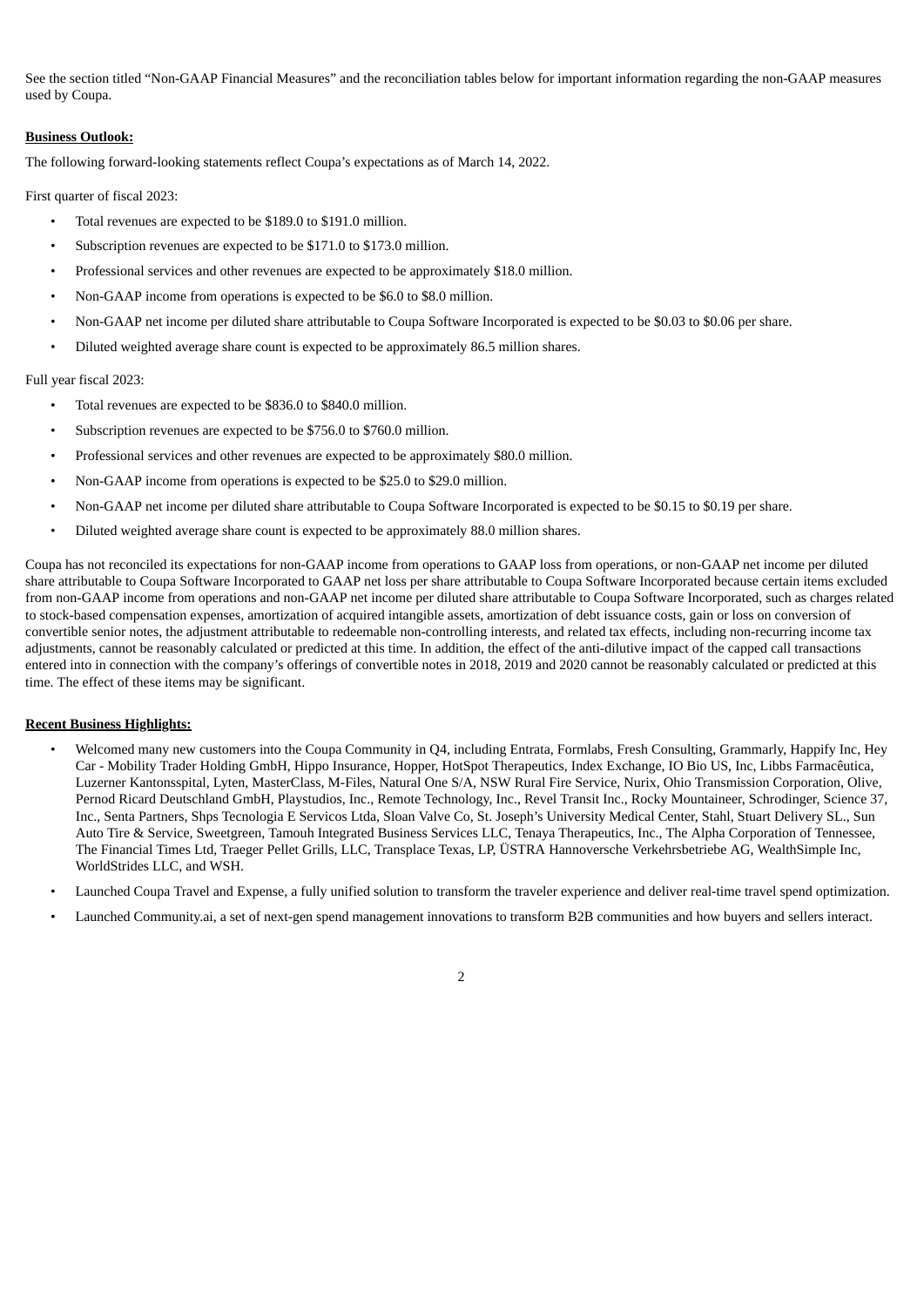- Announced two Coupa Pay partnerships with HSBC and AirPlus to provide European companies with access to a fast, seamless, and secure way to manage payments with virtual cards.
- Opened submissions for its Spendsetter Awards to recognize leaders revolutionizing business spend management (BSM) at its global community conference Inspire in North America and EMEA.
- Launched a mentoring program with Black Young Professionals (BYP) and Coupa Empower.
- Launched its new video series "Trends on Spend" with Coupa Chief Procurement Officer Michael Van Keulen.

#### **President, Finance & Operations – Role Change:**

Coupa also announces today that Todd Ford, its President, Finance & Operations, will transition from his current executive position to a newly created advisory role of President & CFO, *Emeritus*.

"I want to thank Todd for his tremendous contributions at Coupa over the past seven years. He is an incredible leader at Coupa and partner to me," said Bernshteyn. "We are fortunate that Todd has developed and supported senior leaders in our Finance organization to succeed him, and with Todd continuing his transition as an advisor for an extended period, we expect to have a very smooth transition."

#### **Conference Call Information:**

Coupa will host a conference call and live webcast for analysts and investors at 4:30 p.m. Eastern time today.

The live webcast will be accessible on Coupa's investor relations website at http://investors.coupa.com. A replay will be available through the same link.

#### **Non-GAAP Financial Measures:**

In addition to disclosing financial measures prepared in accordance with U.S. generally accepted accounting principles (GAAP), this press release and the accompanying tables contain certain non-GAAP financial measures, including non-GAAP operating (loss) income, non-GAAP net (loss) income attributable to Coupa Software Incorporated, non-GAAP net (loss) income per basic and diluted share attributable to Coupa Software Incorporated, and adjusted free cash flows. Coupa believes these non-GAAP measures are useful in evaluating its operating performance and Coupa's management regularly reviews and uses these measures for business planning and other purposes.

Non-GAAP operating (loss) income and non-GAAP net (loss) income attributable to Coupa Software Incorporated exclude certain items from the corresponding GAAP measures, including: stock-based compensation expenses; amortization of acquired intangible assets; the change in fair value of contingent consideration related to an acquisition; amortization of debt discount and issuance costs; gain or loss on conversion of convertible senior notes; the adjustment attributable to redeemable non-controlling interests; and related tax effects, including non-recurring income tax adjustments. In addition, the weighted average diluted shares figure used to calculate non-GAAP net income per share attributable to Coupa Software Incorporated reflects the antidilutive impact of the capped call transactions entered into in connection with the company's offerings of convertible notes.

Adjusted free cash flows is defined as net cash provided by operating activities, less purchases of property and equipment, plus repayments of convertible senior notes attributable to debt discount, plus one-time payout of legacy unvested equity awards accelerated in conjunction with a business combination. Coupa has the ability to settle obligations related to its senior notes through the use of cash, shares of its common stock, or a combination of both, at its election.

Coupa believes these non-GAAP measures are useful to investors and other users of its financial information because they provide a way to measure and evaluate Coupa's underlying operating performance and the strength of its core business consistently across the periods presented. Coupa believes these non-GAAP measures are also useful for comparing its operating performance to that of other companies in its industry, because they eliminate the effects of certain items that may vary between companies for reasons unrelated to their operating performance. Coupa believes that adjusted free cash flows also provides a useful measure of the company's capital strength and liquidity, although it is not intended to represent and should not be viewed as the amount of residual cash flow available for discretionary expenditures.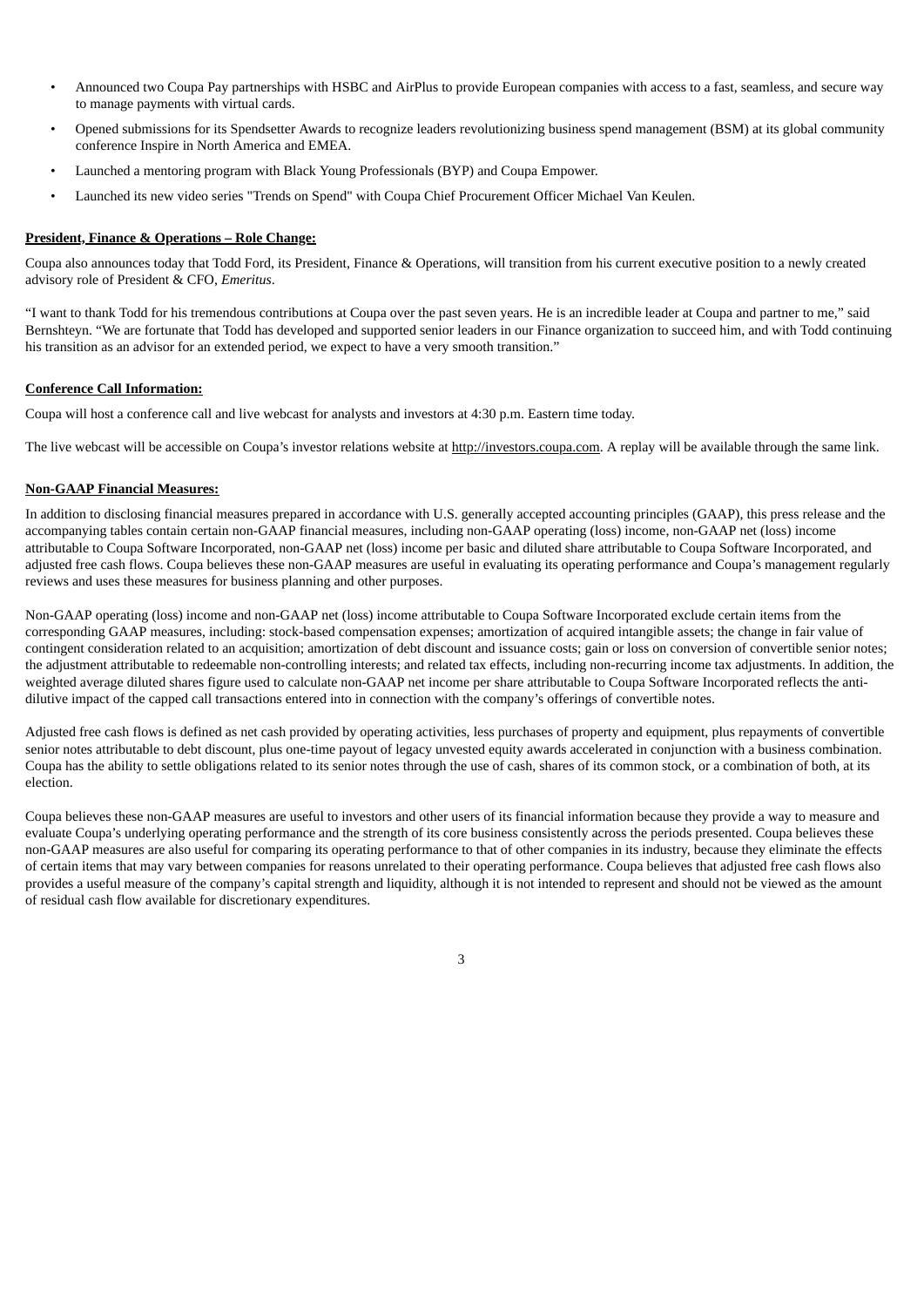Coupa uses these non-GAAP measures in conjunction with GAAP measures as part of its overall assessment of its performance and liquidity, including the preparation of its annual operating budget and quarterly forecasts, to evaluate the effectiveness of its business strategies, and to communicate with its board of directors concerning its financial performance and liquidity. Coupa's definitions of its non-GAAP measures may differ from those used by other companies for similarly-titled measures, and therefore comparability may be limited. In addition, other companies may not publish these or similar metrics. Thus, Coupa's non-GAAP measures should be considered in addition to, not as substitutes for, or in isolation from, the company's GAAP results.

Coupa encourages investors and others to review its financial information in its entirety, not to rely on any single financial measure, and to view its non-GAAP measures in conjunction with GAAP financial measures. In addition, Coupa compensates for the limitations of its non-GAAP financial measures by providing a reconciliation of each non-GAAP measure to the most directly comparable GAAP financial measure. These reconciliations are included in the tables attached to this release.

#### **Forward-Looking Statements:**

This release includes forward-looking statements. All statements other than statements of historical facts, including the statements of management and statements in "Business Outlook," are forward-looking statements. These forward-looking statements are based on Coupa's current expectations and projections about future events and trends that Coupa believes may affect its financial condition, results of operations, strategy, short- and long-term business operations and objectives, cash flows, liquidity and financial needs.

These forward-looking statements are subject to a number of risks, uncertainties and assumptions that may cause actual results to differ materially from those projected, including, without limitation: Coupa is subject to macroeconomic uncertainties driven by the war in Ukraine, inflation and the COVID-19 pandemic; Coupa has a limited operating history at its current scale, which makes it difficult to predict its future operating results; Coupa may not be able to manage its recent rapid growth effectively; risks related to past and future business acquisitions, including their integration with Coupa's existing business model, operations and culture; if Coupa is unable to attract new customers, the growth of its revenues will be adversely affected; because its platform is sold to large enterprises with complex operating environments, Coupa encounters long and unpredictable sales cycles; the markets in which Coupa participates are intensely competitive; Coupa's business depends in part on its customers renewing their subscriptions and purchasing additional subscriptions; Coupa may not be successful in expanding its sales efforts or developing widespread brand awareness in a cost-effective manner; risks and liabilities related to breach of its security measures or unauthorized access to customer data; and the impact of foreign currency exchange rates and global economic conditions.

These and other risks and uncertainties that could affect Coupa's future results are included under the captions "Risk Factors" and "Management's Discussion and Analysis of Financial Condition and Results of Operations," in Coupa's quarterly report on Form 10-Q filed with the Securities and Exchange Commission (SEC) on December 7, 2021, which is available at investors.coupa.com and on the SEC's website at www.sec.gov. Further information on potential risks that could affect actual results will be included in other periodic filings Coupa makes with the SEC.

The forward-looking statements in this release reflect Coupa's expectations as of March 14, 2022. Coupa undertakes no obligation to update publicly any forward-looking statements for any reason after the date of this release to conform these statements to actual results or to changes in its expectations.

The financial results presented in this press release are unaudited and are therefore preliminary. They should not be viewed as a substitute for financial statements prepared in accordance with GAAP. There is a possibility that Coupa's fourth quarter and fiscal 2022 financial results could change prior to the completion of the fiscal 2022 audit.

#### **About Coupa Software**

Coupa empowers companies around the world with the visibility and control they need to spend smarter and safer. To learn more about how Coupa can help you spend smarter, visit www.coupa.com. Read more on the Coupa Blog or follow @Coupa on Twitter.

#### **Investor Relations:**

Ravin Bramhe ir@coupa.com

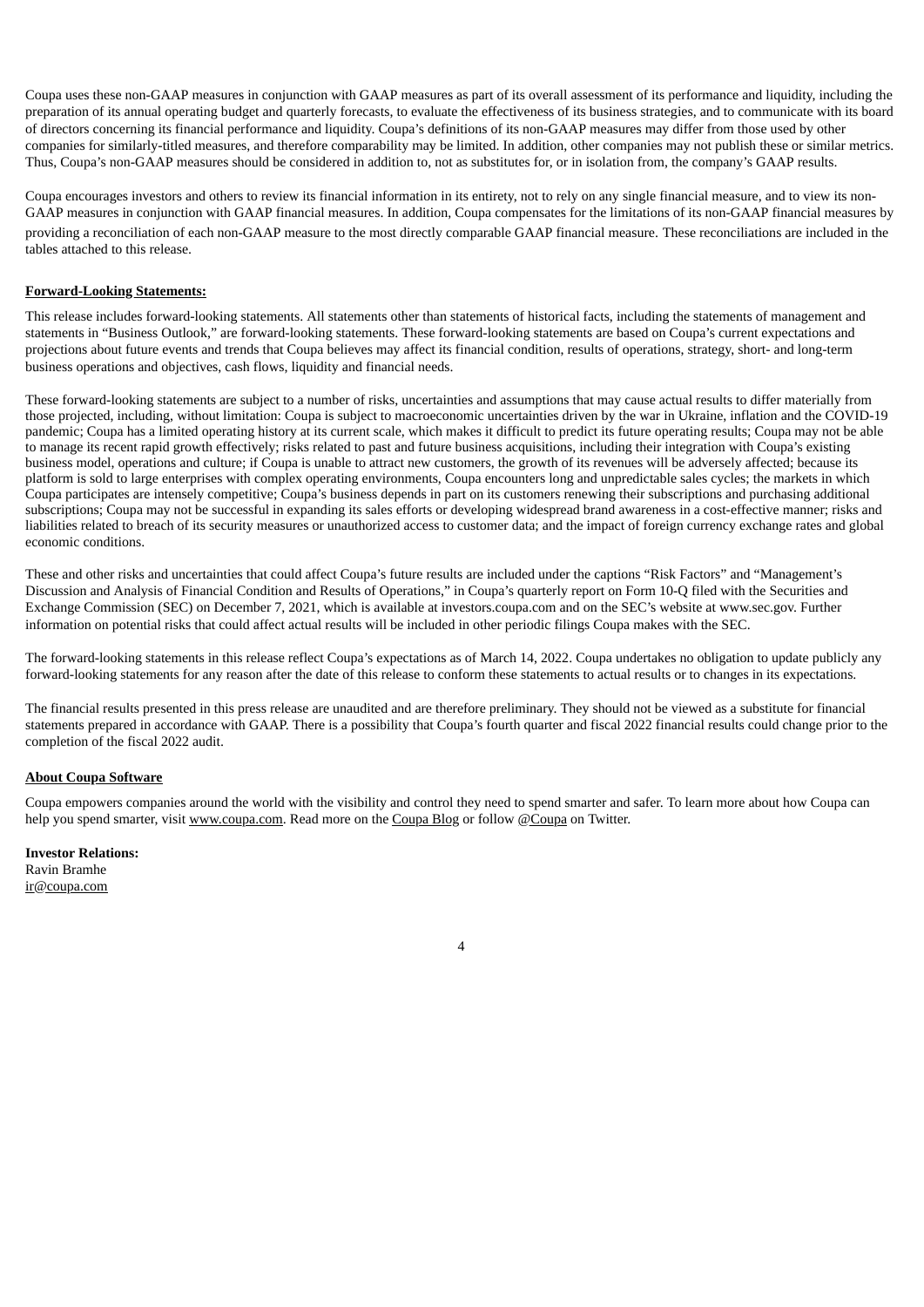## **COUPA SOFTWARE INCORPORATED CONSOLIDATED STATEMENTS OF OPERATIONS (in thousands, except per share amounts) (unaudited)**

|                                                                                              |    | <b>Three Months Ended</b><br>January 31, |                           |            |              | <b>Year Ended</b><br>January 31, |    |            |
|----------------------------------------------------------------------------------------------|----|------------------------------------------|---------------------------|------------|--------------|----------------------------------|----|------------|
|                                                                                              |    | 2022                                     | 2021                      |            |              | 2022                             |    | 2021       |
| <b>Revenues:</b>                                                                             |    |                                          |                           |            |              |                                  |    |            |
| Subscription                                                                                 | S  | 172,955                                  | S.                        | 134,942    | \$           | 634,034                          | \$ | 470,341    |
| Professional services and other                                                              |    | 20,343                                   |                           | 28,602     |              | 91,255                           |    | 71,302     |
| Total revenues                                                                               |    | 193,298                                  |                           | 163,544    |              | 725,289                          |    | 541,643    |
| <b>Cost of revenues:</b>                                                                     |    |                                          |                           |            |              |                                  |    |            |
| Subscription                                                                                 |    | 55,097                                   |                           | 48,039     |              | 209,799                          |    | 147,374    |
| Professional services and other                                                              |    | 21,572                                   |                           | 31,598     |              | 103,437                          |    | 74,327     |
| Total cost of revenues                                                                       |    | 76,669                                   |                           | 79,637     |              | 313,236                          |    | 221,701    |
| Gross profit                                                                                 |    | 116,629                                  |                           | 83,907     |              | 412,053                          |    | 319,942    |
| <b>Operating expenses:</b>                                                                   |    |                                          |                           |            |              |                                  |    |            |
| Research and development                                                                     |    | 40,860                                   |                           | 46,383     |              | 166,486                          |    | 133,842    |
| Sales and marketing                                                                          |    | 89.885                                   |                           | 86,481     |              | 327,786                          |    | 236,312    |
| General and administrative                                                                   |    | 45,727                                   |                           | 46,400     |              | 161,865                          |    | 116,341    |
| Total operating expenses                                                                     |    | 176,472                                  |                           | 179,264    |              | 656,137                          |    | 486,495    |
| Loss from operations                                                                         |    | (59, 843)                                |                           | (95, 357)  |              | (244, 084)                       |    | (166, 553) |
| Interest expense                                                                             |    | (31, 887)                                |                           | (29, 451)  |              | (122,741)                        |    | (91, 271)  |
| Other income (expense), net                                                                  |    | (2, 137)                                 |                           | 4,488      |              | (4,883)                          |    | 13,321     |
| Loss before provision for (benefit from) income taxes                                        |    | (93, 867)                                |                           | (120, 320) |              | (371,708)                        |    | (244, 503) |
| Provision for (benefit from) income taxes                                                    |    | 95                                       |                           | (58, 933)  |              | (2,602)                          |    | (64, 386)  |
| <b>Net loss</b>                                                                              |    | (93, 962)                                |                           | (61, 387)  |              | (369, 106)                       |    | (180, 117) |
| Net loss attributable to redeemable non-controlling interests                                |    | (273)                                    |                           |            |              | (1,063)                          |    |            |
| Adjustment attributable to redeemable non-controlling interests                              |    | 2,323                                    |                           |            |              | 10,996                           |    |            |
| Net loss attributable to Coupa Software Incorporated                                         | \$ | (96, 012)                                | $\boldsymbol{\mathsf{S}}$ | (61, 387)  | $\mathbb{S}$ | (379,039)                        | \$ | (180, 117) |
| Net loss per share, basic and diluted, attributable to Coupa Software Incorporated           | \$ | (1.29)                                   | -\$                       | (0.85)     | S            | (5.13)                           | \$ | (2.63)     |
| Weighted-average number of shares used in computing net loss per share, basic and<br>diluted |    | 74,715                                   |                           | 72,160     |              | 73,816                           |    | 68,559     |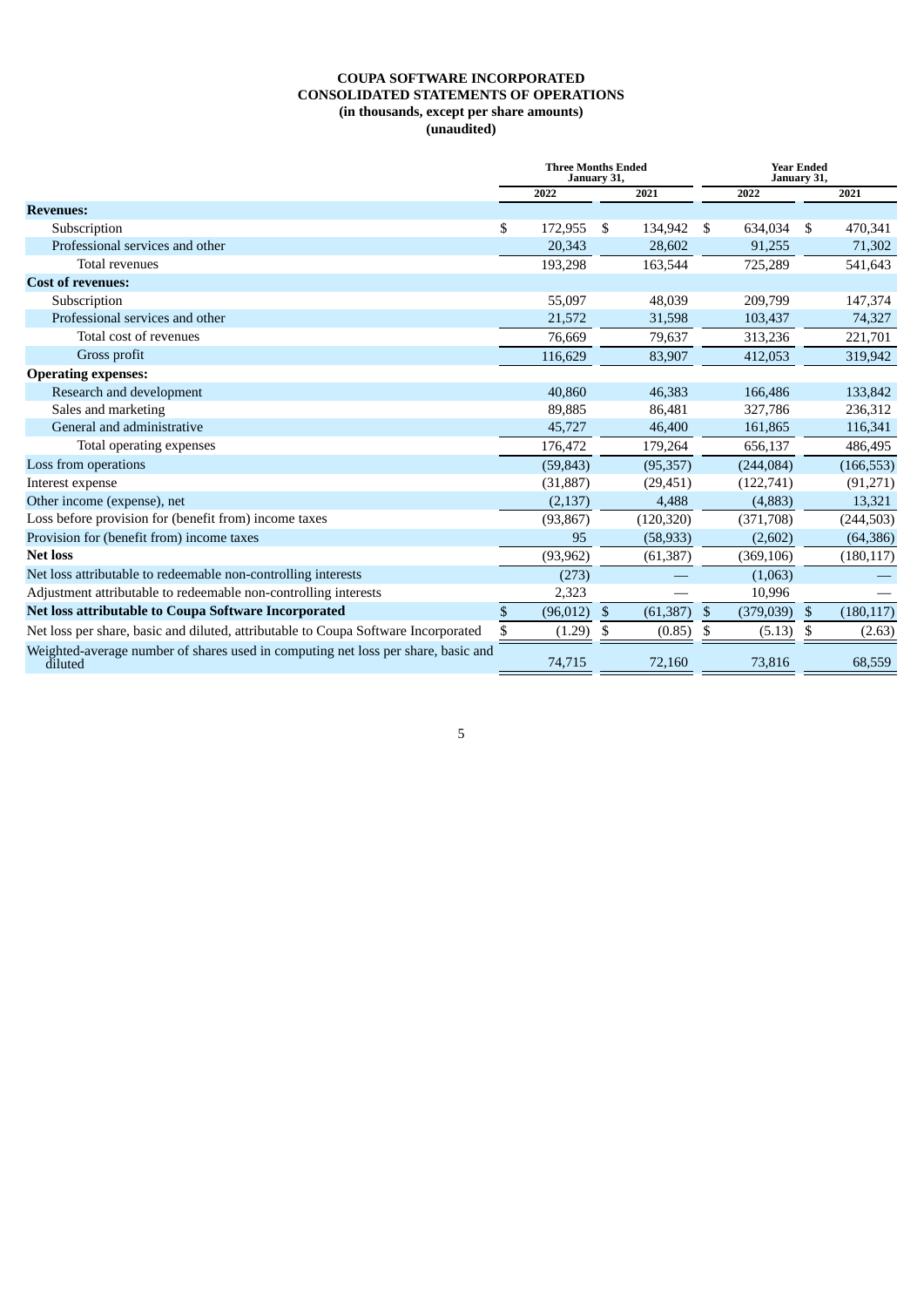# **COUPA SOFTWARE INCORPORATED CONSOLIDATED BALANCE SHEETS (in thousands, except per share amounts) (unaudited)**

|                                                                                                          | <b>January 31, 2022</b> |                | <b>January 31, 2021</b> |  |
|----------------------------------------------------------------------------------------------------------|-------------------------|----------------|-------------------------|--|
| Assets                                                                                                   |                         |                |                         |  |
| Current assets:                                                                                          |                         |                |                         |  |
| Cash and cash equivalents                                                                                | \$<br>506,459           | $\mathfrak{F}$ | 323,284                 |  |
| Marketable securities                                                                                    | 223,032                 |                | 283,036                 |  |
| Accounts receivable, net of allowances                                                                   | 226,191                 |                | 196,009                 |  |
| Prepaid expenses and other current assets                                                                | 38,270                  |                | 36,381                  |  |
| Deferred commissions, current portion                                                                    | 21,096                  |                | 15,541                  |  |
| Total current assets                                                                                     | 1,015,048               |                | 854,251                 |  |
| Property and equipment, net                                                                              | 30,576                  |                | 28,266                  |  |
| Deferred commissions, net of current portion                                                             | 48,562                  |                | 36,832                  |  |
| Goodwill                                                                                                 | 1,514,550               |                | 1,480,847               |  |
| Intangible assets, net                                                                                   | 510,663                 |                | 632,173                 |  |
| Operating lease right-of-use assets                                                                      | 42,659                  |                | 41,305                  |  |
| Other assets                                                                                             | 31,121                  |                | 31,491                  |  |
| <b>Total assets</b>                                                                                      | \$<br>3,193,179         | $\mathbb{S}$   | 3,105,165               |  |
| Liabilities, Redeemable Non-Controlling Interests, Other Temporary Equity and Stockholders' Equity       |                         |                |                         |  |
| Current liabilities:                                                                                     |                         |                |                         |  |
| Accounts payable                                                                                         | \$<br>4,610             | \$             | 4,831                   |  |
| Accrued expenses and other current liabilities                                                           | 79,160                  |                | 80,271                  |  |
| Deferred revenue, current portion                                                                        | 468,783                 |                | 356,115                 |  |
| Current portion of convertible senior notes, net                                                         | 1,639                   |                | 609,068                 |  |
| Operating lease liabilities, current portion                                                             | 12,760                  |                | 11,222                  |  |
| Total current liabilities                                                                                | 566,952                 |                | 1,061,507               |  |
| Convertible senior notes, net                                                                            | 1,614,257               |                | 897,525                 |  |
| Deferred revenue, net of current portion                                                                 | 22,655                  |                | 5,773                   |  |
| Operating lease liabilities, net of current portion                                                      | 31,172                  |                | 31,845                  |  |
| Other liabilities                                                                                        | 52,481                  |                | 67,915                  |  |
| <b>Total liabilities</b>                                                                                 | 2,287,517               |                | 2,064,565               |  |
| Redeemable non-controlling interests                                                                     | 12,084                  |                |                         |  |
| Other temporary equity                                                                                   |                         |                | 369                     |  |
| Stockholders' equity:                                                                                    |                         |                |                         |  |
| Preferred stock, \$0.0001 par value per share                                                            |                         |                |                         |  |
| Common stock, \$0.0001 par value per share                                                               | 7                       |                | 7                       |  |
| Additional paid-in capital                                                                               | 1,778,840               |                | 1,556,865               |  |
| Accumulated other comprehensive income                                                                   | 9,643                   |                | 9,165                   |  |
| Accumulated deficit                                                                                      | (894, 912)              |                | (525, 806)              |  |
| Total stockholders' equity                                                                               | 893,578                 |                | 1,040,231               |  |
| Total liabilities, redeemable non-controlling interests, other temporary equity and stockholders' equity | \$<br>3,193,179         | $\mathbb S$    | 3,105,165               |  |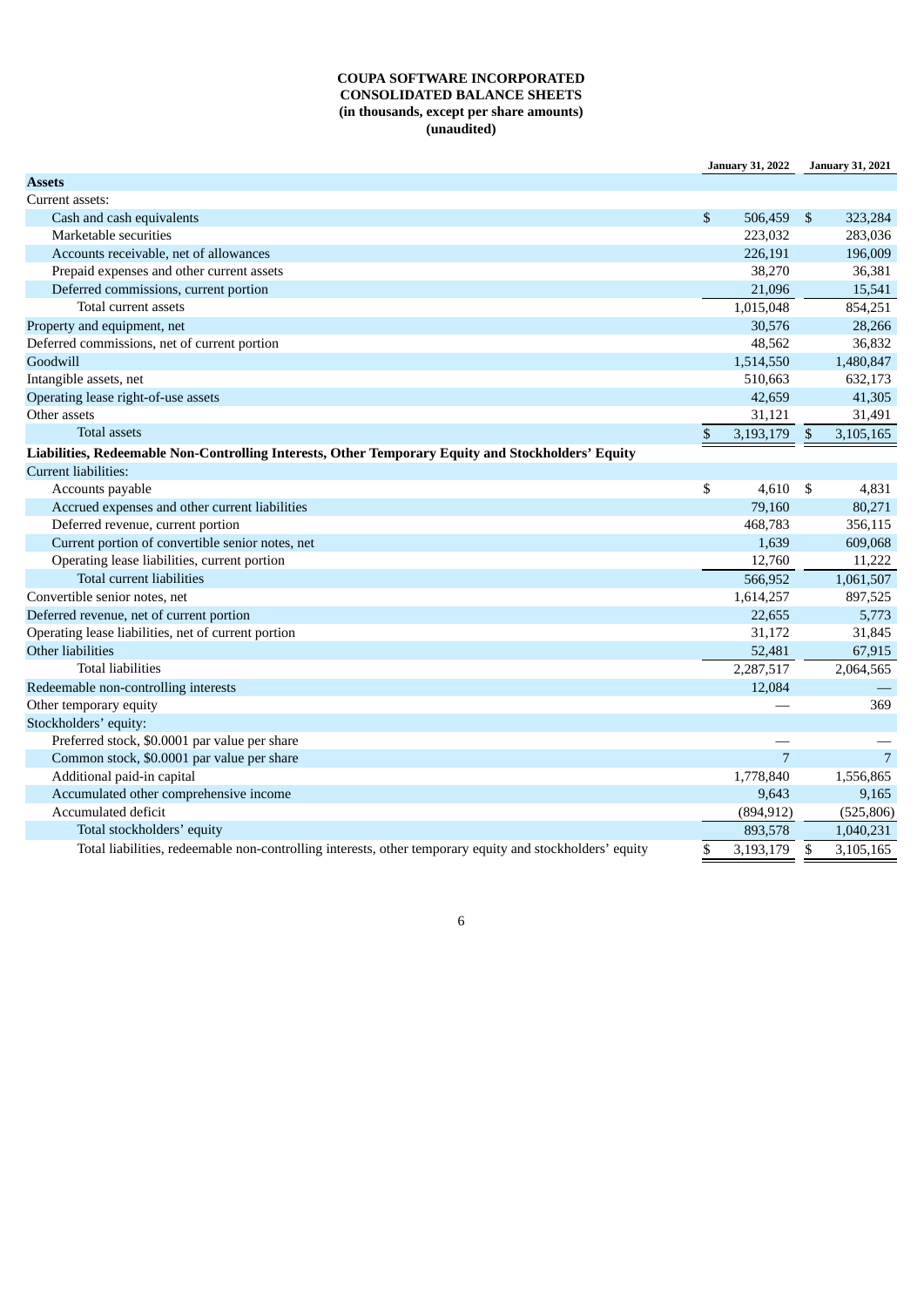# **COUPA SOFTWARE INCORPORATED CONSOLIDATED STATEMENTS OF CASH FLOWS (in thousands) (unaudited)**

| January 31,<br>2022<br>2021<br><b>Cash flows from operating activities</b>                         | (180, 117)  |
|----------------------------------------------------------------------------------------------------|-------------|
|                                                                                                    |             |
|                                                                                                    |             |
| Net loss attributable to Coupa Software Incorporated<br>\$<br>$(379,039)$ \$                       |             |
| Net loss and adjustment attributable to redeemable non-controlling interests<br>9,933              |             |
| Net loss<br>(369, 106)                                                                             | (180, 117)  |
| Adjustments to reconcile net loss to net cash provided by operating activities:                    |             |
| Depreciation and amortization<br>146,392                                                           | 72,105      |
| Amortization of premium on marketable securities, net<br>377                                       | 1,038       |
| Amortization of deferred commissions<br>18,600                                                     | 14,704      |
| Amortization of debt discount and issuance costs<br>115,688                                        | 86,541      |
| 199,895<br>Stock-based compensation                                                                | 149,423     |
| Loss (gain) on conversion of convertible senior notes<br>357                                       | (3, 154)    |
| Repayments of convertible senior notes attributable to debt discount<br>(1, 338)                   | (27, 409)   |
| Other<br>(2,876)                                                                                   | 3,761       |
| Changes in operating assets and liabilities net of effects from acquisitions:                      |             |
| Accounts receivable<br>(25,752)                                                                    | (36,757)    |
| Prepaid expenses and other current assets<br>(1, 447)                                              | 2,954       |
| 23,266<br>Other assets                                                                             | 6,786       |
| Deferred commissions<br>(35,906)                                                                   | (24, 157)   |
| Accounts payable<br>(326)                                                                          | (851)       |
| Accrued expenses and other liabilities<br>(28, 569)                                                | (65, 995)   |
| Deferred revenue<br>128,835                                                                        | 79,330      |
| Net cash provided by operating activities<br>168,090                                               | 78,202      |
| <b>Cash flows from investing activities</b>                                                        |             |
| Purchases of marketable securities<br>(176, 716)                                                   | (1,017,751) |
| Maturities of marketable securities<br>140,300                                                     | 396,595     |
| Sale of marketable securities<br>94,916                                                            | 835,123     |
| Acquisitions, net of cash acquired<br>(47, 312)                                                    | (863, 597)  |
| Purchases of other investments<br>(10,000)                                                         |             |
| Purchases of property and equipment<br>(13, 853)                                                   | (11, 492)   |
| Net cash used in investing activities<br>(12, 665)                                                 | (661, 122)  |
| <b>Cash flows from financing activities</b>                                                        |             |
| Investment from redeemable non-controlling interests<br>2,223                                      |             |
| Proceeds from issuance of convertible senior notes, net of issuance costs                          | 1,355,066   |
| Purchase of capped calls                                                                           | (192, 786)  |
| Repayments of convertible senior notes<br>(5,751)                                                  | (555, 352)  |
| Proceeds from the exercise of common stock options<br>9,446                                        | 19,232      |
| Proceeds from issuance of common stock for employee stock purchase plan<br>21,626                  | 15,631      |
| Net cash provided by financing activities<br>27,544                                                | 641,791     |
| Effects of foreign currency exchange rates on cash, cash equivalents, and restricted cash<br>(219) | 438         |
| Net increase in cash, cash equivalents, and restricted cash<br>182,750                             | 59,309      |
| 327,589<br>Cash, cash equivalents, and restricted cash at beginning of year                        | 268,280     |
| \$<br>\$<br>Cash, cash equivalents, and restricted cash at end of period<br>510,339                | 327,589     |
| Reconciliation of cash, cash equivalents, and restricted cash to the consolidated balance sheets   |             |
| Cash and cash equivalents<br>\$<br>506,459<br>\$                                                   | 323,284     |
| Restricted cash included in other assets<br>3,880                                                  | 4,305       |
| Total cash, cash equivalents, and restricted cash<br>\$<br>510,339<br>\$                           | 327,589     |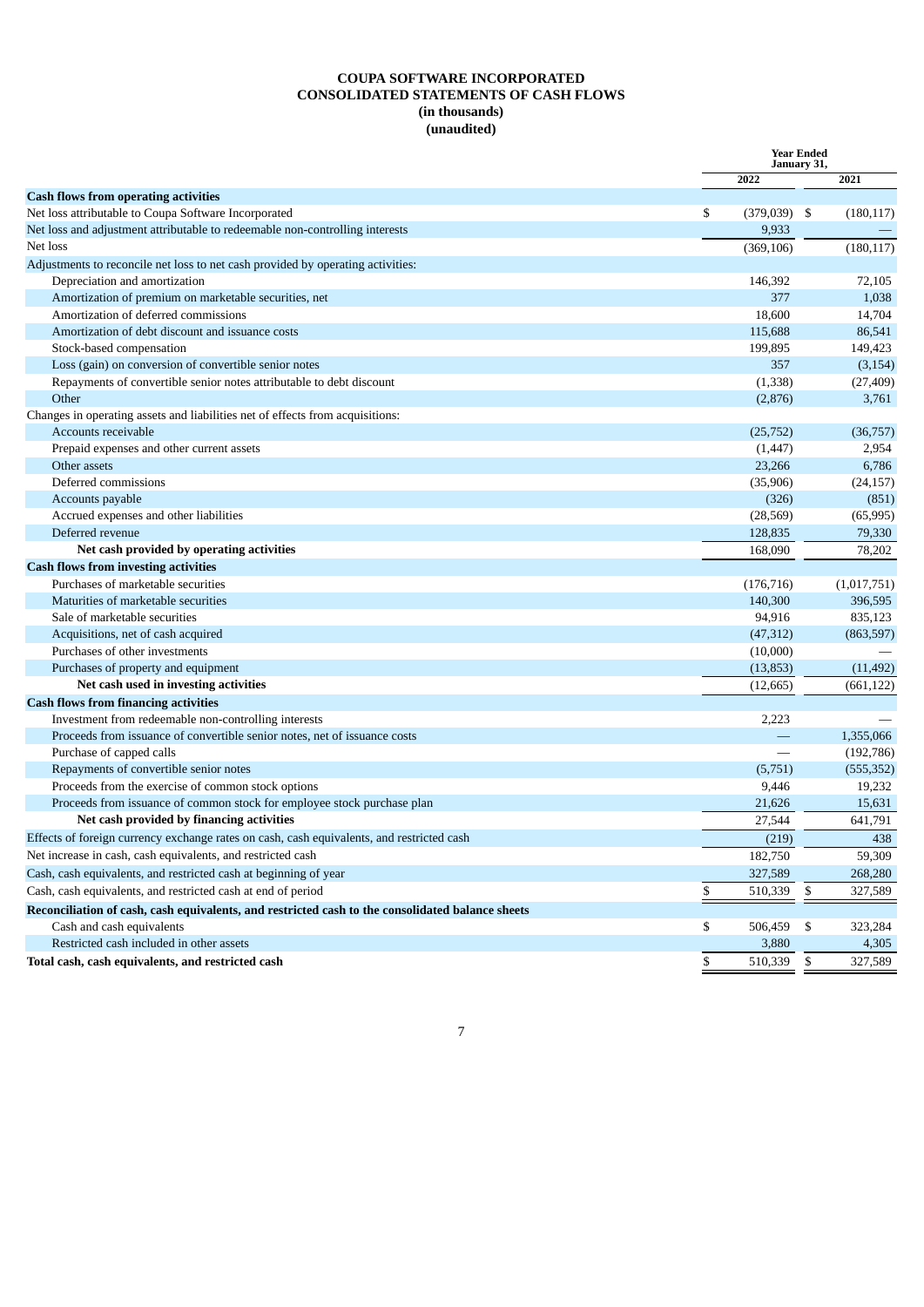#### **COUPA SOFTWARE INCORPORATED Reconciliation of GAAP to Non-GAAP Financial Measures Three Months Ended January 31, 2022 (in thousands, except percentages and per share amounts) (unaudited)**

|                                                                                                     | <b>GAAP</b>  | <b>Stock-Based</b><br>Compensation<br><b>Expenses</b> |    | <b>Amortization of</b><br><b>Acquired</b><br>Intangible Assets <sup>(2)</sup> |    | <b>Amortization of</b><br><b>Debt Discount and</b><br><b>Issuance Costs</b> |     | Other $^{(3)}$ |    | <b>Non-GAAP</b> |  |
|-----------------------------------------------------------------------------------------------------|--------------|-------------------------------------------------------|----|-------------------------------------------------------------------------------|----|-----------------------------------------------------------------------------|-----|----------------|----|-----------------|--|
| Costs and expenses:                                                                                 |              |                                                       |    |                                                                               |    |                                                                             |     |                |    |                 |  |
| Costs of subscription                                                                               | \$<br>55,097 | \$<br>(3,857)                                         | \$ | (18,050)                                                                      | \$ |                                                                             | \$. |                | S  | 33,190          |  |
| Costs of professional services and other                                                            | 21,572       | (4,007)                                               |    | (2, 135)                                                                      |    |                                                                             |     |                |    | 15,430          |  |
| Gross profit                                                                                        | 60.3%        | 4.1 %                                                 |    | 10.4 %                                                                        |    | $0.0\%$                                                                     |     | $0.0 \%$       |    | 74.8%           |  |
| Research and development                                                                            | 40,860       | (11, 044)                                             |    |                                                                               |    |                                                                             |     |                |    | 29,816          |  |
| Sales and marketing                                                                                 | 89,885       | (15, 441)                                             |    | (12,781)                                                                      |    |                                                                             |     |                |    | 61,663          |  |
| General and administrative                                                                          | 45,727       | (20, 295)                                             |    |                                                                               |    |                                                                             |     |                |    | 25,432          |  |
| Income (loss) from operations                                                                       | (59, 843)    | 54,644                                                |    | 32,966                                                                        |    |                                                                             |     |                |    | 27,767          |  |
| Operating margin                                                                                    | $(31.0)\%$   | 28.3%                                                 |    | 17.1 %                                                                        |    | $0.0\%$                                                                     |     | 0.0%           |    | 14.4 %          |  |
|                                                                                                     |              |                                                       |    |                                                                               |    |                                                                             |     |                |    |                 |  |
| Interest expense                                                                                    | (31, 887)    |                                                       |    |                                                                               |    | 29,972                                                                      |     |                |    | (1, 915)        |  |
| Other income (expense), net                                                                         | (2,137)      |                                                       |    |                                                                               |    |                                                                             |     |                |    | (2,137)         |  |
| Income (loss) before provision for income taxes                                                     | (93, 867)    | 54,644                                                |    | 32,966                                                                        |    | 29,972                                                                      |     |                |    | 23,715          |  |
| Provision for income taxes                                                                          | 95           | 433                                                   |    | 8,963                                                                         |    |                                                                             |     | 106            |    | 9,597           |  |
| Net income (loss)                                                                                   | (93, 962)    | 54,211                                                |    | 24,003                                                                        |    | 29,972                                                                      |     | (106)          |    | 14,118          |  |
| Net loss attributable to non-controlling interests                                                  | (273)        |                                                       |    |                                                                               |    |                                                                             |     |                |    | (273)           |  |
| Adjustment attributable to non-controlling<br>interests                                             | 2,323        |                                                       |    |                                                                               |    |                                                                             |     | 2,323          |    |                 |  |
| Net income (loss) attributable to Coupa Software<br>Incorporated                                    | (96, 012)    | 54,211                                                |    | 24,003                                                                        |    | 29,972                                                                      |     | 2,217          |    | 14,391          |  |
|                                                                                                     |              |                                                       |    |                                                                               |    |                                                                             |     |                |    |                 |  |
| Net income (loss) per share, basic, attributable to<br>Coupa Software Incorporated <sup>(1)</sup>   | \$<br>(1.29) |                                                       |    |                                                                               |    |                                                                             |     |                | \$ | 0.19            |  |
| Net income (loss) per share, diluted, attributable<br>to Coupa Software Incorporated <sup>(1)</sup> | \$<br>(1.29) |                                                       |    |                                                                               |    |                                                                             |     |                | \$ | 0.19            |  |

GAAP net loss per share attributable to Coupa Software Incorporated is calculated based upon 74,715 basic and diluted weighted-average shares of common stock. Non-GAAP net income per share attributable to Coupa Software Incorporated is calculated based upon 74,715 basic and 76,564 diluted weighted-average shares of common stock. The company uses the treasury stock method to calculate the non-GAAP diluted shares related to the convertible notes which reflects any antidilutive impact of the capped call transactions entered into in connection with the convertible notes. (1)

During the fourth quarter of fiscal 2022, the Company identified that it had incorrectly calculated its quarterly non-GAAP income tax adjustment associated with the amortization of acquired intangible assets. The Company corrected the \$4.9 million cumulative impact of such errors from prior periods as an out-of-period adjustment in the quarter ended January 31, 2022, of which \$2.3 million relates to the previous financial year. (2)

Other consists of the removal of a one-time income tax benefit associated with the remeasurement of foreign deferred tax assets and an adjustment attributable to non-controlling interests to its redemption amount. (3)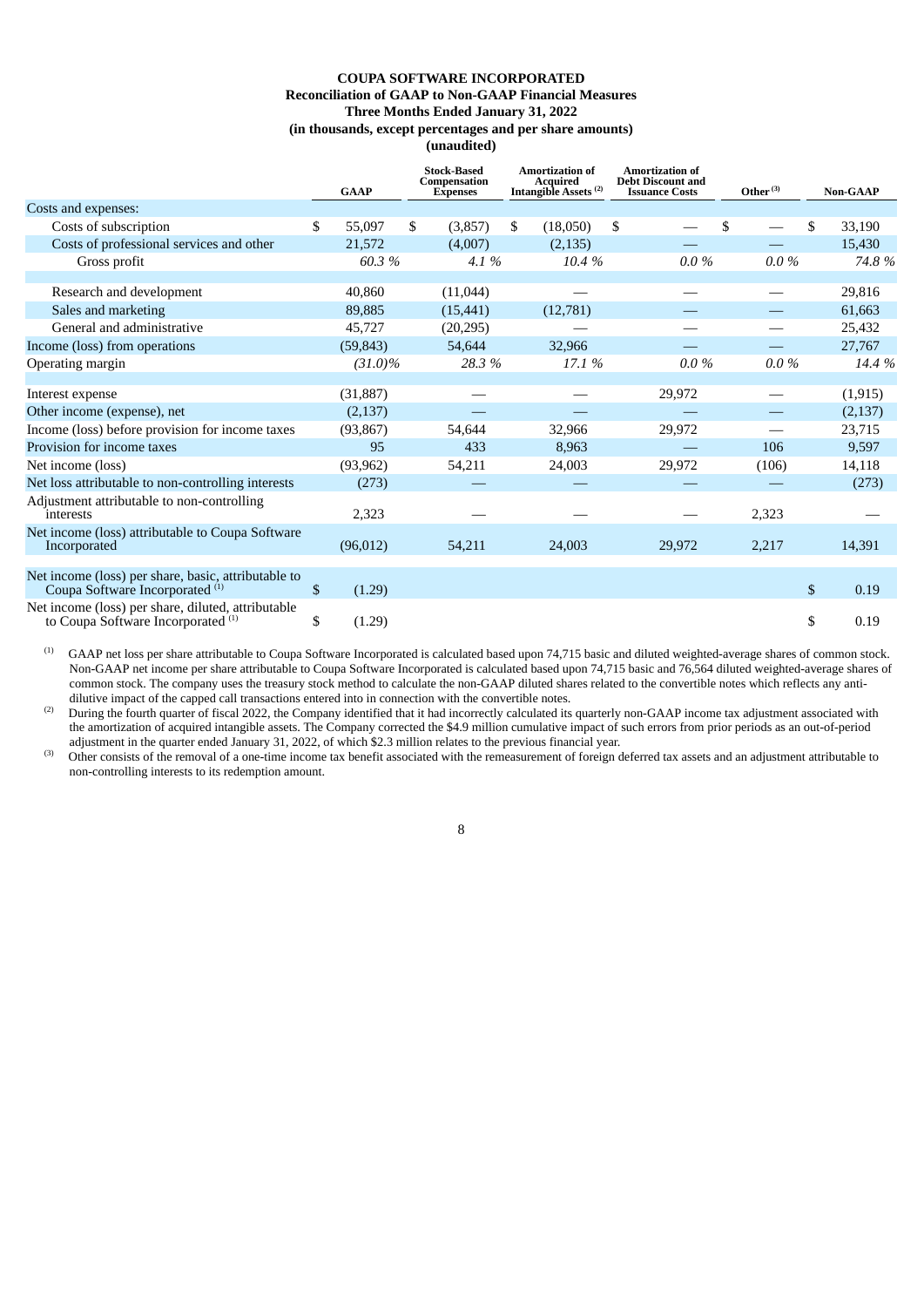#### **COUPA SOFTWARE INCORPORATED Reconciliation of GAAP to Non-GAAP Financial Measures Three Months Ended January 31, 2021 (in thousands, except percentages and per share amounts) (unaudited)**

|                                                                                                      | <b>GAAP</b>  | <b>Stock-Based</b><br>Compensation<br><b>Expenses</b> | <b>Amortization of</b><br><b>Acquired</b><br><b>Intangible Assets</b> |    | <b>Amortization of</b><br><b>Debt Discount and</b><br><b>Issuance Costs</b> |    | Loss on<br><b>Conversion of</b><br>Convertible<br><b>Senior Notes</b> | Other<br>Expenses <sup>(2)</sup> |              | <b>Non-GAAP</b> |
|------------------------------------------------------------------------------------------------------|--------------|-------------------------------------------------------|-----------------------------------------------------------------------|----|-----------------------------------------------------------------------------|----|-----------------------------------------------------------------------|----------------------------------|--------------|-----------------|
| Costs and expenses:                                                                                  |              |                                                       |                                                                       |    |                                                                             |    |                                                                       |                                  |              |                 |
| Costs of subscription                                                                                | \$<br>48,039 | \$<br>(3,797)                                         | \$<br>(13, 191)                                                       | \$ |                                                                             | \$ |                                                                       | \$                               | \$           | 31,051          |
| Costs of professional<br>services and other                                                          | 31,598       | (7,260)                                               | (6, 452)                                                              |    |                                                                             |    |                                                                       |                                  |              | 17,886          |
| Gross profit                                                                                         | 51.3%        | 6.8%                                                  | 12.0 %                                                                |    | $0.0\%$                                                                     |    | $0.0 \%$                                                              | 0.0%                             |              | 70.1 %          |
|                                                                                                      |              |                                                       |                                                                       |    |                                                                             |    |                                                                       |                                  |              |                 |
| Research and development                                                                             | 46,383       | (16, 554)                                             |                                                                       |    |                                                                             |    |                                                                       |                                  |              | 29,829          |
| Sales and marketing                                                                                  | 86,481       | (21, 856)                                             | (12, 916)                                                             |    |                                                                             |    |                                                                       |                                  |              | 51,709          |
| General and administrative                                                                           | 46,400       | (24, 532)                                             |                                                                       |    |                                                                             |    |                                                                       |                                  |              | 21,868          |
| Income (loss) from operations                                                                        | (95, 357)    | 73,999                                                | 32,559                                                                |    |                                                                             |    |                                                                       |                                  |              | 11,201          |
| Operating margin                                                                                     | $(58.3)\%$   | 45.2%                                                 | 19.9%                                                                 |    | $0.0\%$                                                                     |    | $0.0 \%$                                                              | 0.0%                             |              | 6.8%            |
|                                                                                                      |              |                                                       |                                                                       |    |                                                                             |    |                                                                       |                                  |              |                 |
| Interest expense                                                                                     | (29, 451)    |                                                       |                                                                       |    | 27,814                                                                      |    |                                                                       |                                  |              | (1,637)         |
| Other income (expense)                                                                               | 4,488        |                                                       |                                                                       |    |                                                                             |    | 12                                                                    |                                  |              | 4,500           |
| Income (loss) before provision<br>for (benefit from) income<br>taxes                                 | (120, 320)   | 73,999                                                | 32,559                                                                |    | 27,814                                                                      |    | 12                                                                    |                                  |              | 14,064          |
| Provision for (benefit from)<br>income taxes                                                         | (58, 933)    | 1,763                                                 | 747                                                                   |    | 7,103                                                                       |    |                                                                       | 50,378                           |              | 1,058           |
| Net income (loss)                                                                                    | (61, 387)    | 72,236                                                | 31,812                                                                |    | 20,711                                                                      |    | 12                                                                    | (50, 378)                        |              | 13,006          |
|                                                                                                      |              |                                                       |                                                                       |    |                                                                             |    |                                                                       |                                  |              |                 |
| Net income (loss) per share,<br>basic, attributable to Coupa<br>Software Incorporated <sup>(1)</sup> | \$<br>(0.85) |                                                       |                                                                       |    |                                                                             |    |                                                                       |                                  | \$           | 0.18            |
| Net income (loss) per share,<br>diluted, attributable to<br>Coupa Software                           |              |                                                       |                                                                       |    |                                                                             |    |                                                                       |                                  |              |                 |
| Incorporated $(1)$                                                                                   | \$<br>(0.85) |                                                       |                                                                       |    |                                                                             |    |                                                                       |                                  | $\mathbb{S}$ | 0.17            |

GAAP net loss per share attributable to Coupa Software Incorporated is calculated based upon 72,160 basic and diluted weighted-average shares of common stock. Non-GAAP net income per share attributable to Coupa Software Incorporated is calculated based upon 72,160 basic and 77,013 diluted weighted-average shares of common stock. The company uses the treasury stock method to calculate the non-GAAP diluted shares related to the convertible notes which reflects any antidilutive impact of the capped call transactions entered into in connection with the convertible notes. (1)

Other Expenses consists of the release of valuation allowances against deferred tax assets. (2)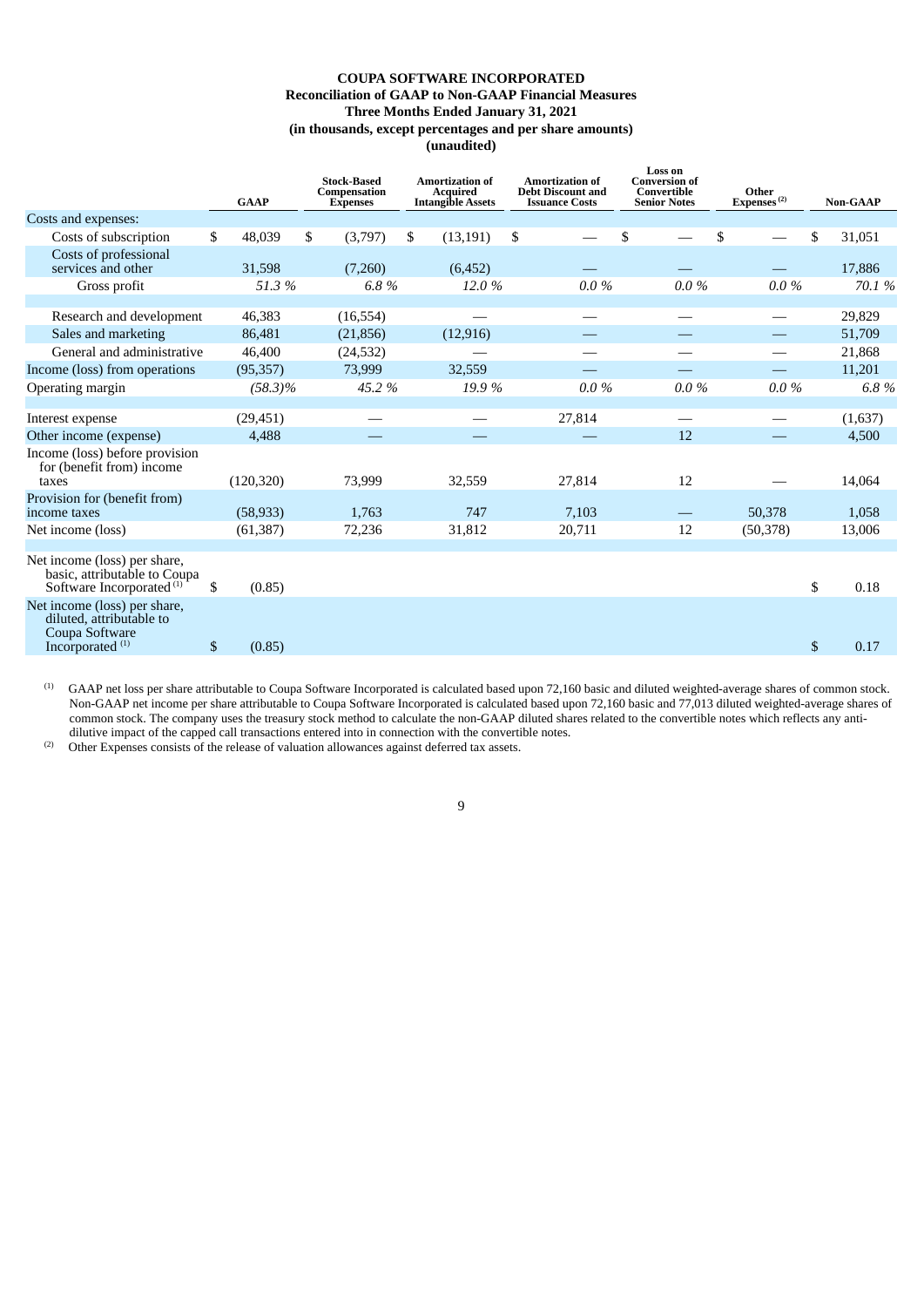#### **COUPA SOFTWARE INCORPORATED Reconciliation of GAAP to Non-GAAP Financial Measures Year Ended January 31, 2022 (in thousands, except percentages and per share amounts)**

**(unaudited)**

|                                                                                                        | <b>GAAP</b>  |    | <b>Stock-Based</b><br>Compensation<br><b>Expenses</b> | <b>Amortization of</b><br><b>Acquired</b><br>Intangible Assets <sup>(2)</sup> | <b>Amortization of</b><br><b>Debt Discount and</b><br><b>Issuance Costs</b> |     | Loss on<br><b>Conversion of</b><br>Convertible<br><b>Senior Notes</b> | Other $^{(3)}$                            | <b>Non-GAAP</b> |
|--------------------------------------------------------------------------------------------------------|--------------|----|-------------------------------------------------------|-------------------------------------------------------------------------------|-----------------------------------------------------------------------------|-----|-----------------------------------------------------------------------|-------------------------------------------|-----------------|
| Costs and expenses:                                                                                    |              |    |                                                       |                                                                               |                                                                             |     |                                                                       |                                           |                 |
| Costs of subscription                                                                                  | \$209,799    | S. | (14,920)                                              | \$<br>(63, 197)                                                               | \$                                                                          | \$. |                                                                       | \$                                        | \$131,682       |
| Costs of professional services and<br>other                                                            | 103,437      |    | (16,991)                                              | (18, 151)                                                                     |                                                                             |     |                                                                       |                                           | 68,295          |
| Gross profit                                                                                           | 56.8%        |    | 4.4 %                                                 | 11.2 %                                                                        | $0.0 \%$                                                                    |     | $0.0 \%$                                                              | $0.0 \%$                                  | 72.4 %          |
|                                                                                                        |              |    |                                                       |                                                                               |                                                                             |     |                                                                       |                                           |                 |
| Research and development                                                                               | 166,486      |    | (44, 119)                                             |                                                                               |                                                                             |     |                                                                       |                                           | 122,367         |
| Sales and marketing                                                                                    | 327,786      |    | (52, 109)                                             | (52, 194)                                                                     |                                                                             |     |                                                                       | $\qquad \qquad \overline{\qquad \qquad }$ | 223,483         |
| General and administrative                                                                             | 161,865      |    | (71, 756)                                             |                                                                               |                                                                             |     |                                                                       |                                           | 90,109          |
| Income (loss) from operations                                                                          | (244, 084)   |    | 199,895                                               | 133,542                                                                       |                                                                             |     |                                                                       | $\overline{\phantom{0}}$                  | 89,353          |
| Operating margin                                                                                       | $(33.7)\%$   |    | 27.6 %                                                | 18.4%                                                                         | $0.0 \%$                                                                    |     | $0.0 \%$                                                              | $0.0 \%$                                  | 12.3%           |
|                                                                                                        |              |    |                                                       |                                                                               |                                                                             |     |                                                                       |                                           |                 |
| Interest expense                                                                                       | (122, 741)   |    |                                                       |                                                                               | 115,688                                                                     |     |                                                                       | $\overbrace{\phantom{13333}}$             | (7,053)         |
| Other income (expense)                                                                                 | (4,883)      |    |                                                       |                                                                               |                                                                             |     | 357                                                                   |                                           | (4,526)         |
| Income (loss) before provision for<br>(benefit from) income taxes                                      | (371,708)    |    | 199,895                                               | 133,542                                                                       | 115,688                                                                     |     | 357                                                                   |                                           | 77,774          |
| Provision for (benefit from) income taxes                                                              | (2,602)      |    | 2,983                                                 | 14,410                                                                        |                                                                             |     |                                                                       | 852                                       | 15,643          |
| Net income (loss)                                                                                      | (369, 106)   |    | 196,912                                               | 119,132                                                                       | 115,688                                                                     |     | 357                                                                   | (852)                                     | 62,131          |
| Net loss attributable to non-controlling<br>interests                                                  | (1,063)      |    |                                                       |                                                                               |                                                                             |     |                                                                       |                                           | (1,063)         |
| Adjustment attributable to non-controlling<br>interests                                                | 10,996       |    |                                                       |                                                                               |                                                                             |     |                                                                       | 10,996                                    |                 |
| Net income (loss) attributable to Coupa<br>Software Incorporated                                       | (379,039)    |    | 196,912                                               | 119,132                                                                       | 115,688                                                                     |     | 357                                                                   | 10,144                                    | 63,194          |
| Net income (loss) per share, basic,<br>attributable to Coupa Software<br>Incorporated $(1)$            | (5.13)<br>\$ |    |                                                       |                                                                               |                                                                             |     |                                                                       |                                           | \$<br>0.86      |
| Net income (loss) per share, diluted,<br>attributable to Coupa Software<br>Incorporated <sup>(1)</sup> | \$<br>(5.13) |    |                                                       |                                                                               |                                                                             |     |                                                                       |                                           | \$<br>0.83      |

GAAP net loss per share attributable to Coupa Software Incorporated is calculated based upon 73,816 basic and diluted weighted-average shares of common stock. Non-GAAP net income per share attributable to Coupa Software Incorporated is calculated based upon 73,816 basic and 76,297 diluted weighted-average shares of common stock. The company uses the treasury stock method to calculate the non-GAAP diluted shares related to the convertible notes which reflects any antidilutive impact of the capped call transactions entered into in connection with the convertible notes. (1)

During the fourth quarter of fiscal 2022, the Company identified that it had incorrectly calculated its quarterly non-GAAP income tax adjustment associated with the amortization of acquired intangible assets. In the consolidated financial statements ended January 31, 2022, the Company corrected the \$2.3 million cumulative impact of such prior-period error as an out-of-period adjustment. (2)

Other consists of the removal of a one-time income tax benefit associated with the remeasurement of foreign deferred tax assets and an adjustment attributable to non-controlling interests to its redemption amount. (3)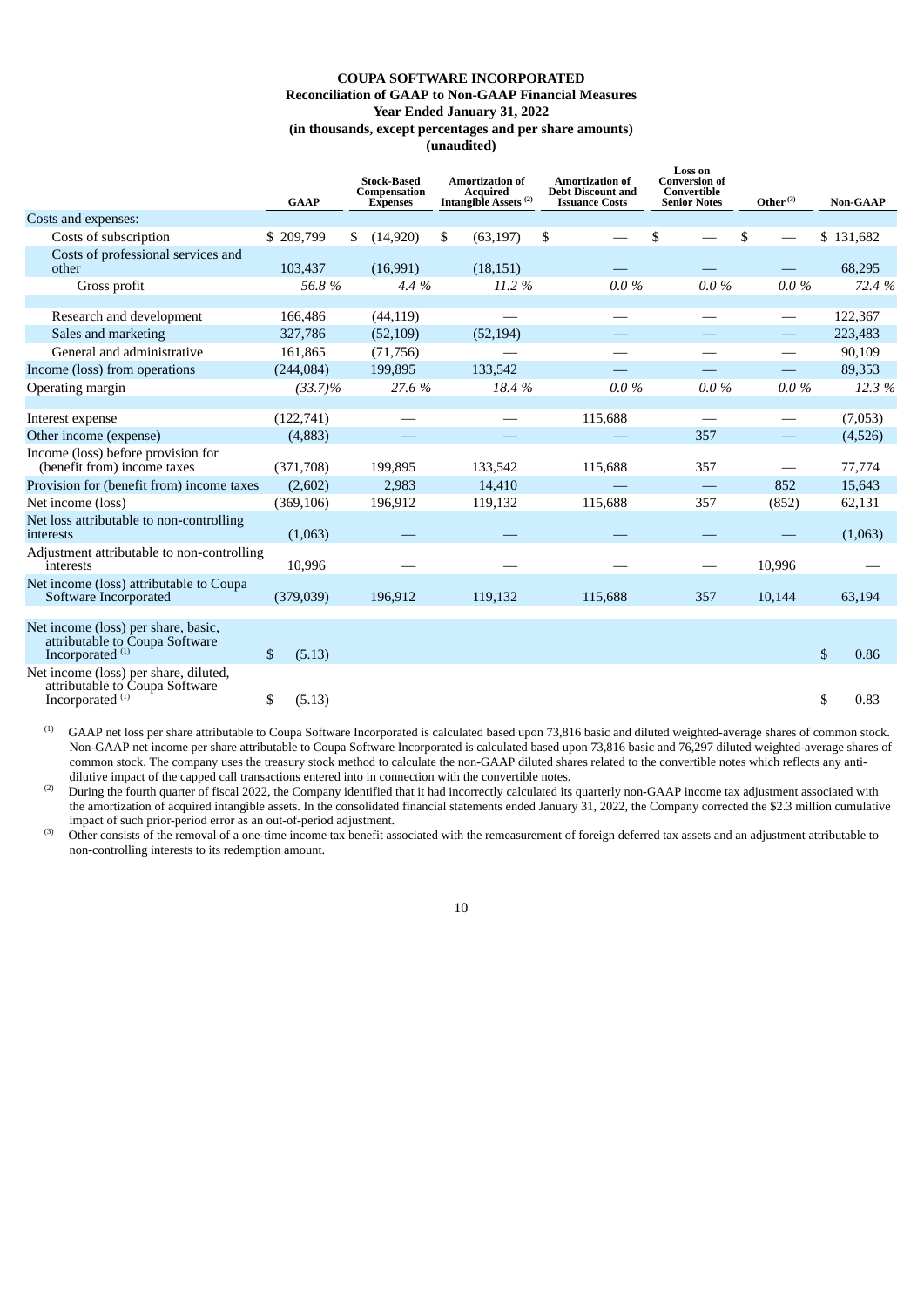#### **COUPA SOFTWARE INCORPORATED Reconciliation of GAAP to Non-GAAP Financial Measures Year Ended January 31, 2021 (in thousands, except percentages and per share amounts)**

**(unaudited)**

|                                                                                                | <b>GAAP</b>  | <b>Stock-Based</b><br>Compensation<br><b>Expenses</b> | <b>Amortization of</b><br>Acquired<br><b>Intangible Assets</b> | <b>Change in Fair</b><br>Value of<br>Contingent<br>Consideration<br>Liability | <b>Amortization of</b><br><b>Debt Discount and</b><br><b>Issuance Costs</b> | Gain on<br><b>Conversion of</b><br>Convertible<br><b>Senior Notes</b> | Other<br>Expenses <sup>(2)</sup> | Non-GAAP   |
|------------------------------------------------------------------------------------------------|--------------|-------------------------------------------------------|----------------------------------------------------------------|-------------------------------------------------------------------------------|-----------------------------------------------------------------------------|-----------------------------------------------------------------------|----------------------------------|------------|
| Costs and expenses:                                                                            |              |                                                       |                                                                |                                                                               |                                                                             |                                                                       |                                  |            |
| Costs of subscription                                                                          | \$147,374    | (11, 438)<br>\$                                       | \$<br>(35, 561)                                                | \$                                                                            | \$                                                                          | \$                                                                    | \$                               | \$100,375  |
| Costs of professional<br>services and other                                                    | 74,327       | (15, 563)                                             | (7,052)                                                        |                                                                               |                                                                             |                                                                       |                                  | 51,712     |
| Gross profit                                                                                   | 59.1 %       | 5.0%                                                  | 7.9%                                                           | $0.0 \%$                                                                      | 0.0%                                                                        | $0.0 \%$                                                              | 0.0%                             | 71.9%      |
|                                                                                                |              |                                                       |                                                                |                                                                               |                                                                             |                                                                       |                                  |            |
| Research and<br>development                                                                    | 133,842      | (37,685)                                              |                                                                |                                                                               |                                                                             |                                                                       |                                  | 96,157     |
| Sales and marketing                                                                            | 236,312      | (48, 414)                                             | (20, 284)                                                      |                                                                               |                                                                             |                                                                       |                                  | 167,614    |
| General and<br>administrative                                                                  | 116,341      | (55,750)                                              |                                                                | 12,500                                                                        |                                                                             |                                                                       |                                  | 73,091     |
| Income (loss) from<br>operations                                                               | (166, 553)   | 168,850                                               | 62,897                                                         | (12,500)                                                                      |                                                                             |                                                                       |                                  | 52,694     |
| Operating margin                                                                               | $(30.7)\%$   | 31.2%                                                 | 11.6 %                                                         | $(2.3)\%$                                                                     | $0.0 \%$                                                                    | 0.0%                                                                  | 0.0%                             | 9.7%       |
| Interest expense                                                                               | (91, 271)    |                                                       |                                                                |                                                                               | 86,541                                                                      |                                                                       |                                  | (4,730)    |
| Other income (expense)                                                                         | 13,321       |                                                       |                                                                |                                                                               |                                                                             | (3, 154)                                                              |                                  | 10,167     |
| Income (loss) before<br>provision for (benefit<br>from) income taxes                           | (244, 503)   | 168,850                                               | 62,897                                                         | (12,500)                                                                      | 86,541                                                                      | (3, 154)                                                              |                                  | 58,131     |
| Provision for (benefit<br>from) income taxes                                                   | (64, 386)    | 6,084                                                 | 432                                                            |                                                                               | 9,588                                                                       |                                                                       | 50,688                           | 2,406      |
| Net income (loss)                                                                              | (180, 117)   | 162,766                                               | 62,465                                                         | (12,500)                                                                      | 76,953                                                                      | (3, 154)                                                              | (50, 688)                        | 55,725     |
| Net income (loss) per<br>share, basic, attributable<br>to Coupa Software<br>Incorporated $(1)$ | \$<br>(2.63) |                                                       |                                                                |                                                                               |                                                                             |                                                                       |                                  | \$<br>0.81 |
| Net income (loss) per<br>share, diluted.<br>attributable to Coupa<br>Spftware Incorporated     |              |                                                       |                                                                |                                                                               |                                                                             |                                                                       |                                  |            |
|                                                                                                | \$<br>(2.63) |                                                       |                                                                |                                                                               |                                                                             |                                                                       |                                  | \$<br>0.77 |

GAAP net loss per share attributable to Coupa Software Incorporated is calculated based upon 68,559 basic and diluted weighted-average shares of common stock. Non-GAAP net income per share attributable to Coupa Software Incorporated is calculated based upon 68,559 basic and 72,692 diluted weighted-average shares of common stock. The company uses the treasury stock method to calculate the non-GAAP diluted shares related to the convertible notes which reflects any antidilutive impact of the capped call transactions entered into in connection with the convertible notes. (1)

Other Expenses consists of the release of valuation allowances against deferred tax assets. (2)